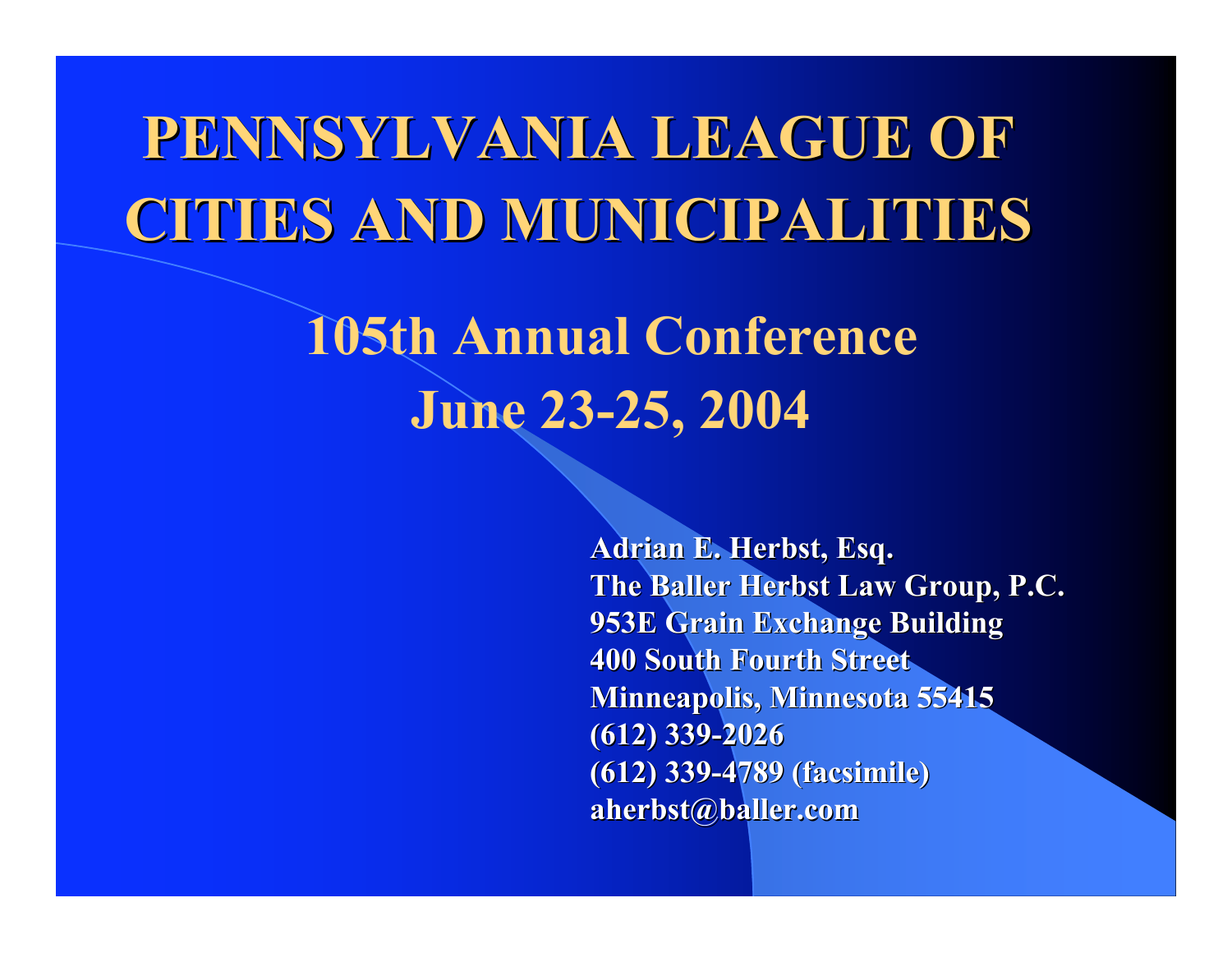• Overview of Adrian Herbst and The Baller Herbst Law Group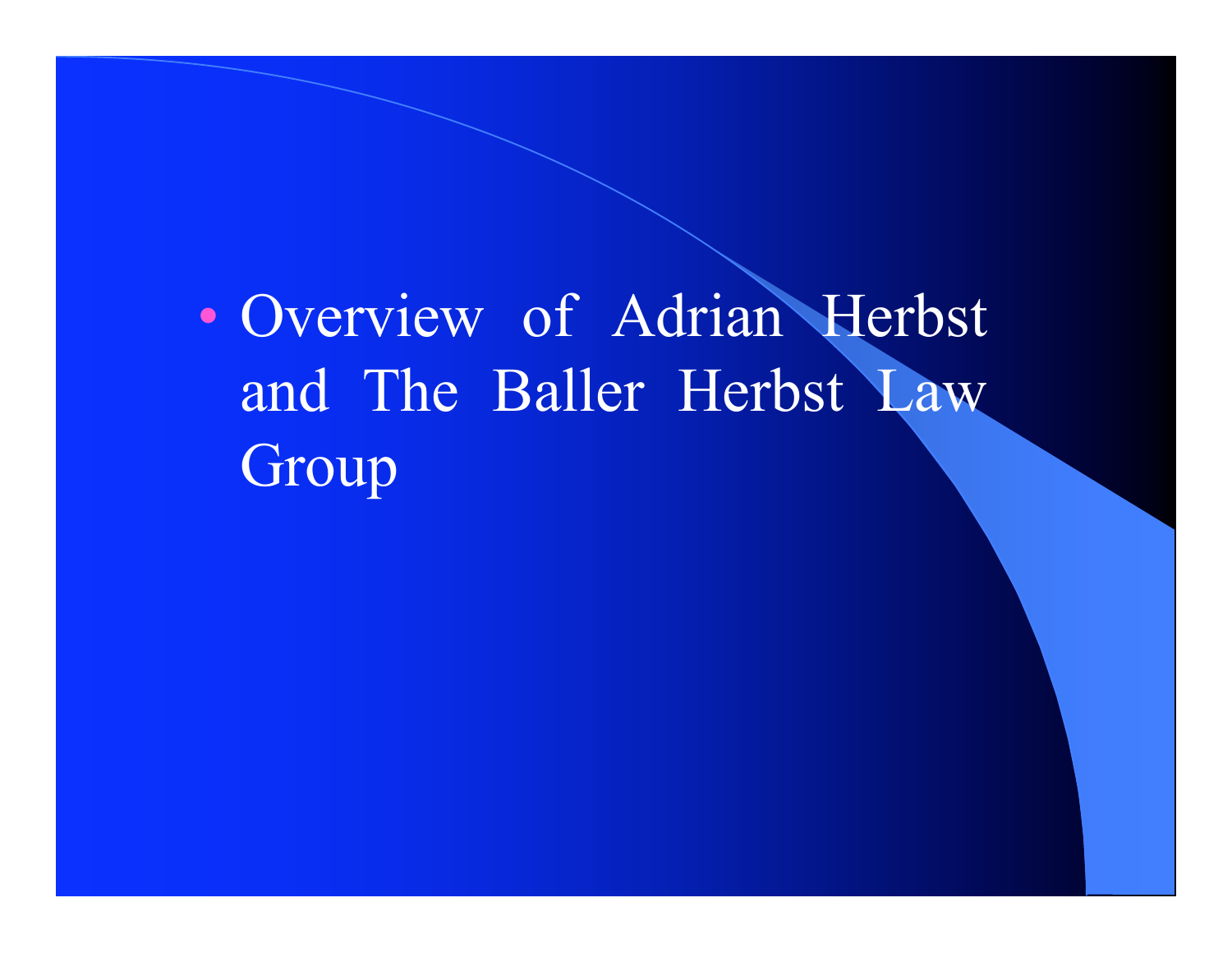# OUTLINE OF TODAY'S PRESENTATION PRESENTATION

Part I: Recent Technological Developments Part II: Legal Considerations for Creating and Operating a Government Website Part II: Practical Advice for Creating a Government Website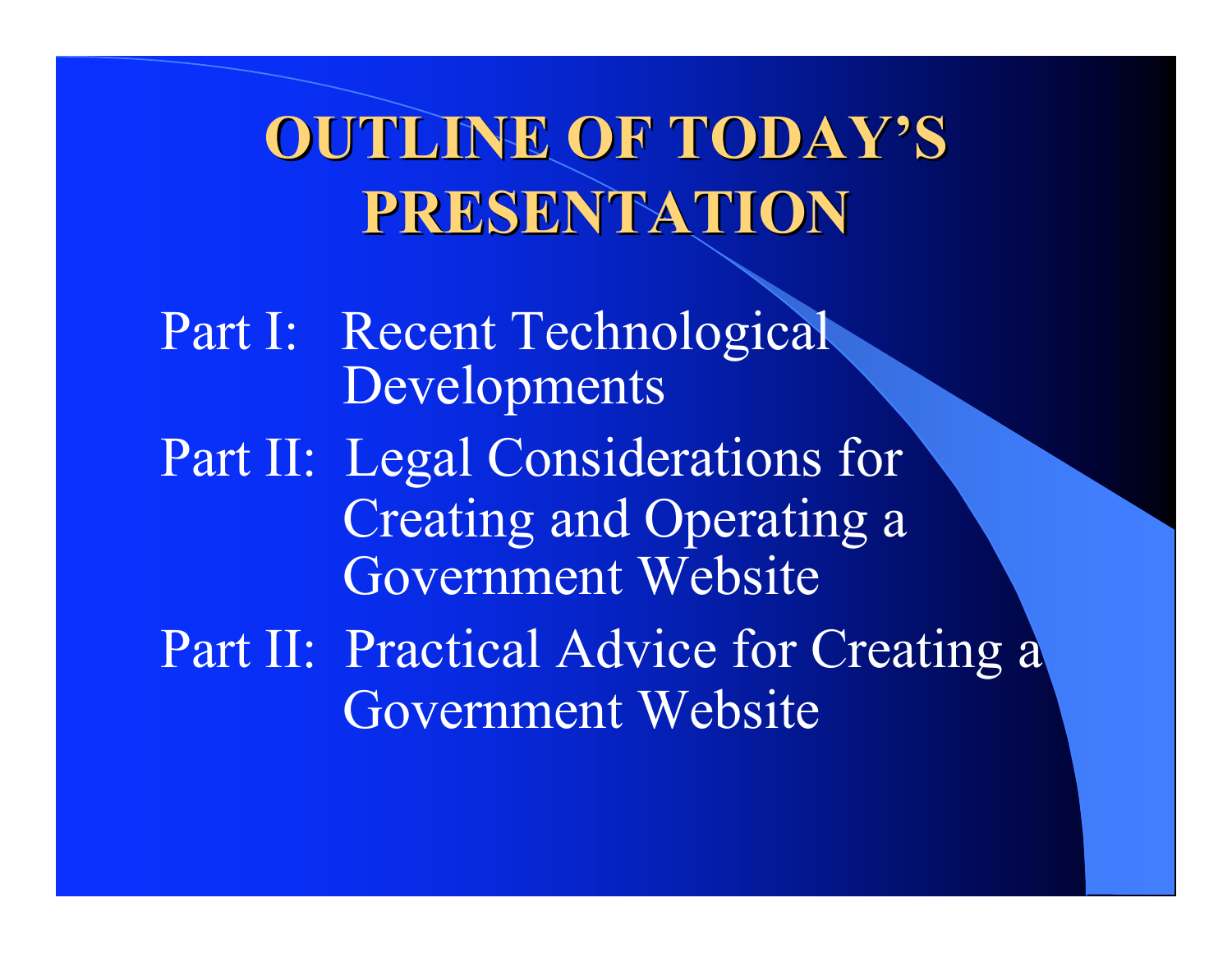# PART I: RECENT TECHNOLOGICAL DEVELOPMENTS

- Broadband
- Internet -- high speed modem
- Internet telephone
- Internet video
- Wi-Fi
- Fiber to the curb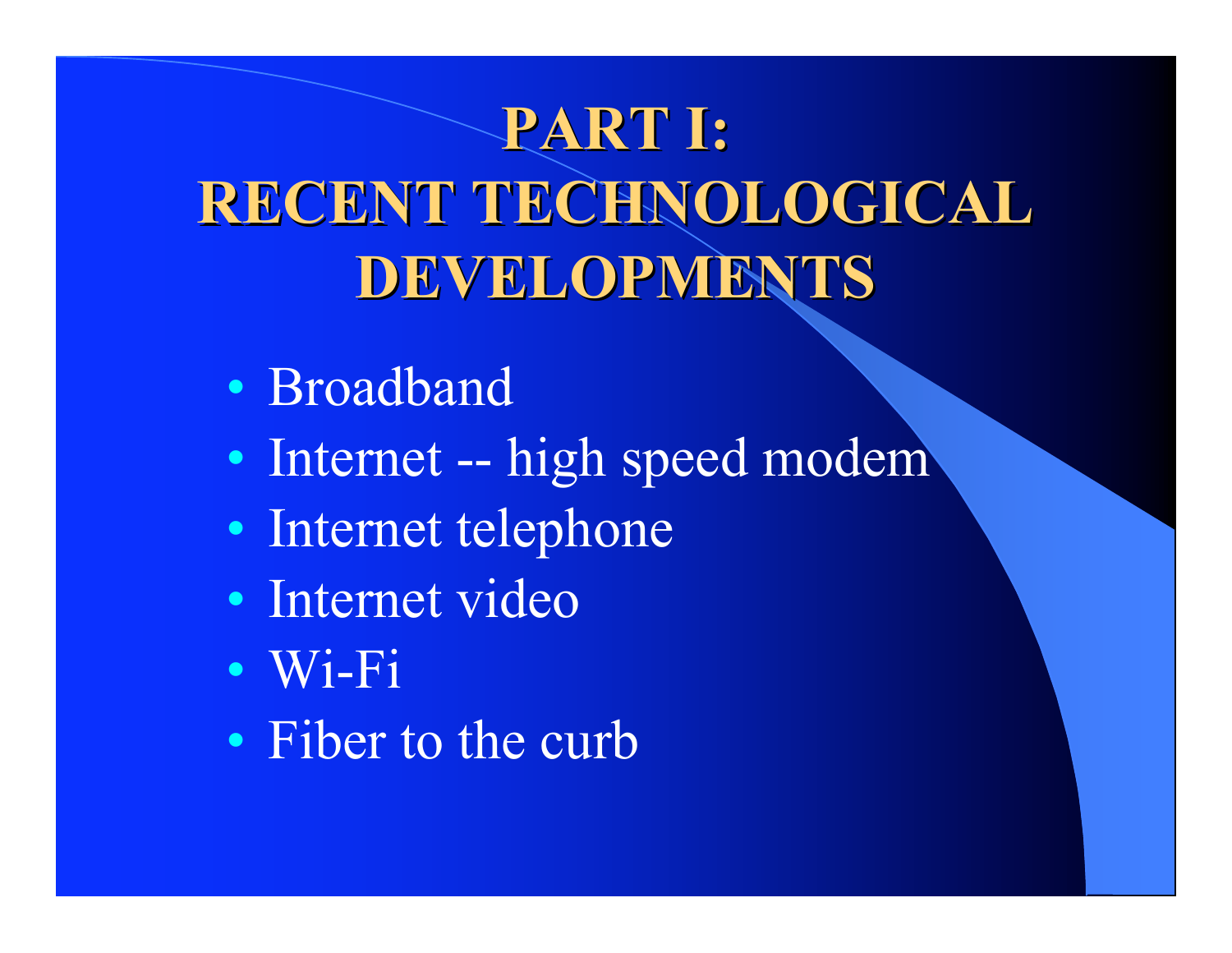# PART II: LEGAL CONSIDERATIONS

 As a means for providing government information, communicating more directly with citizens, and for providing efficient government services, municipal websites hold great promise. However, government entities that do so should be aware that this new tool for citizen interaction carries with it the potential for legal entanglement on several fronts.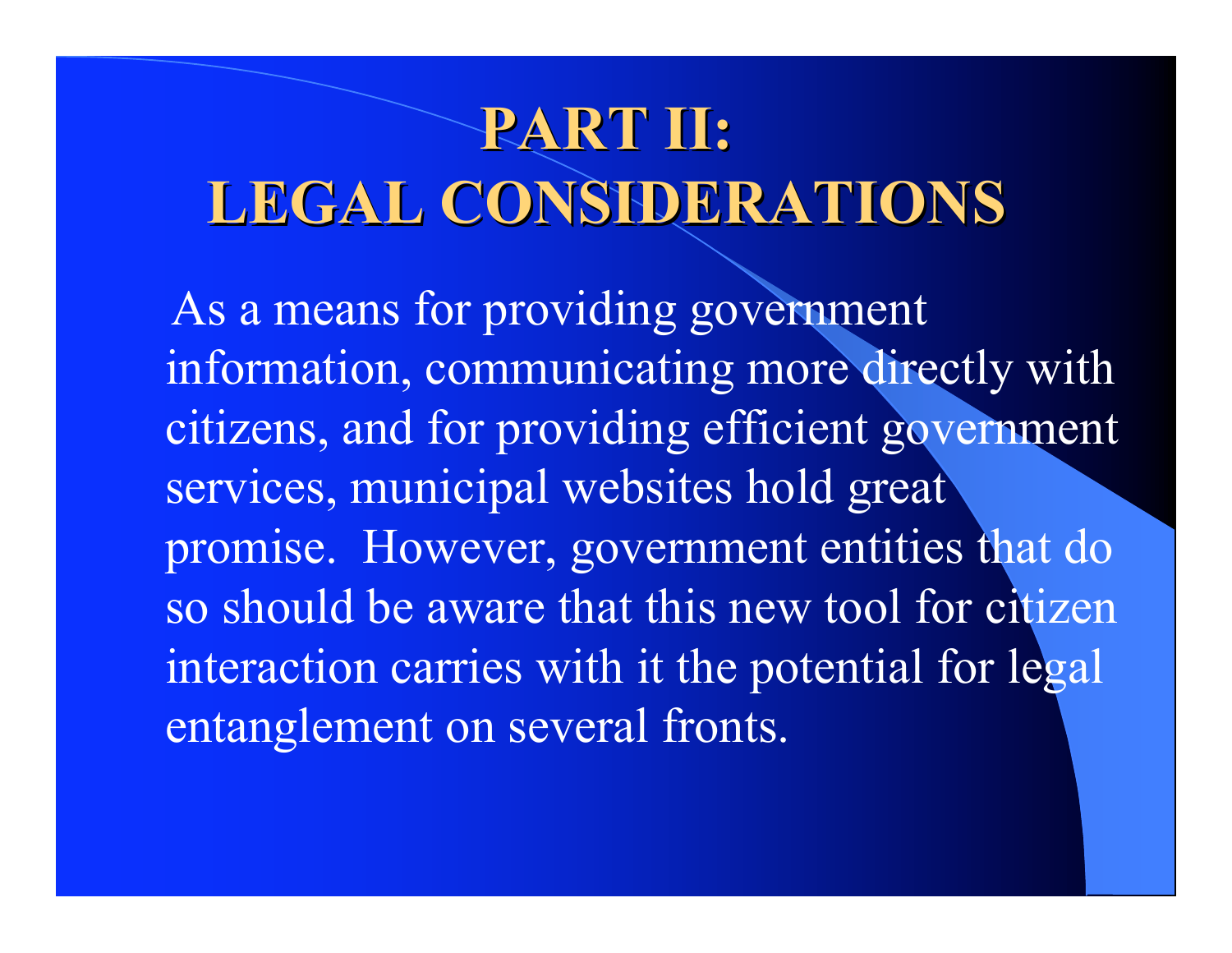### The First Amendment and the Public Forum Doctrine

- An initial question is whether or not a public forum exists.
	- The answer affects links from the government website to external websites.
	- **The inclusion of local business/** attractions information on the public webpage.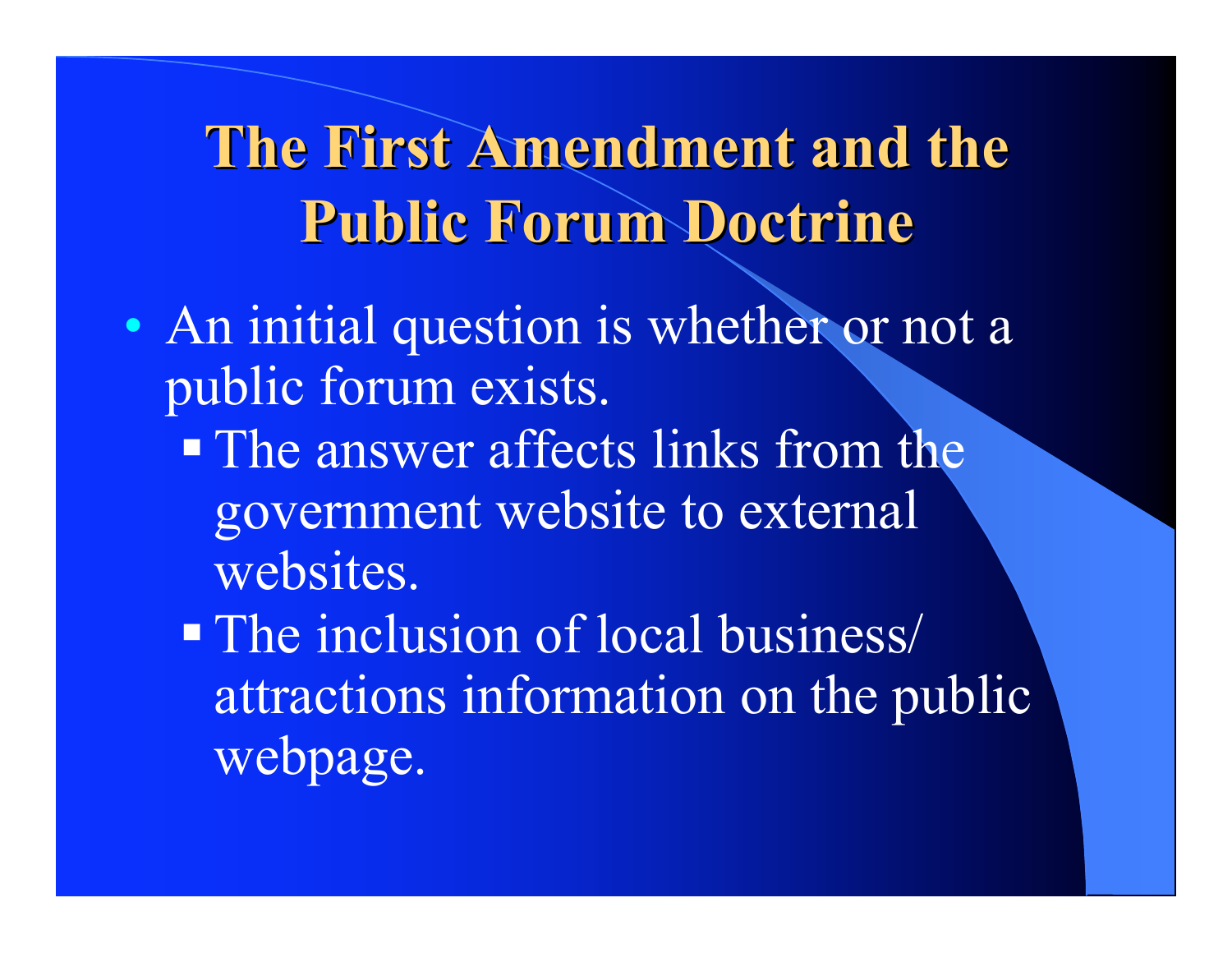**Advertising policy.** Public bulletin boards, "talk back features" and other citizen interactivity efforts. Copyright.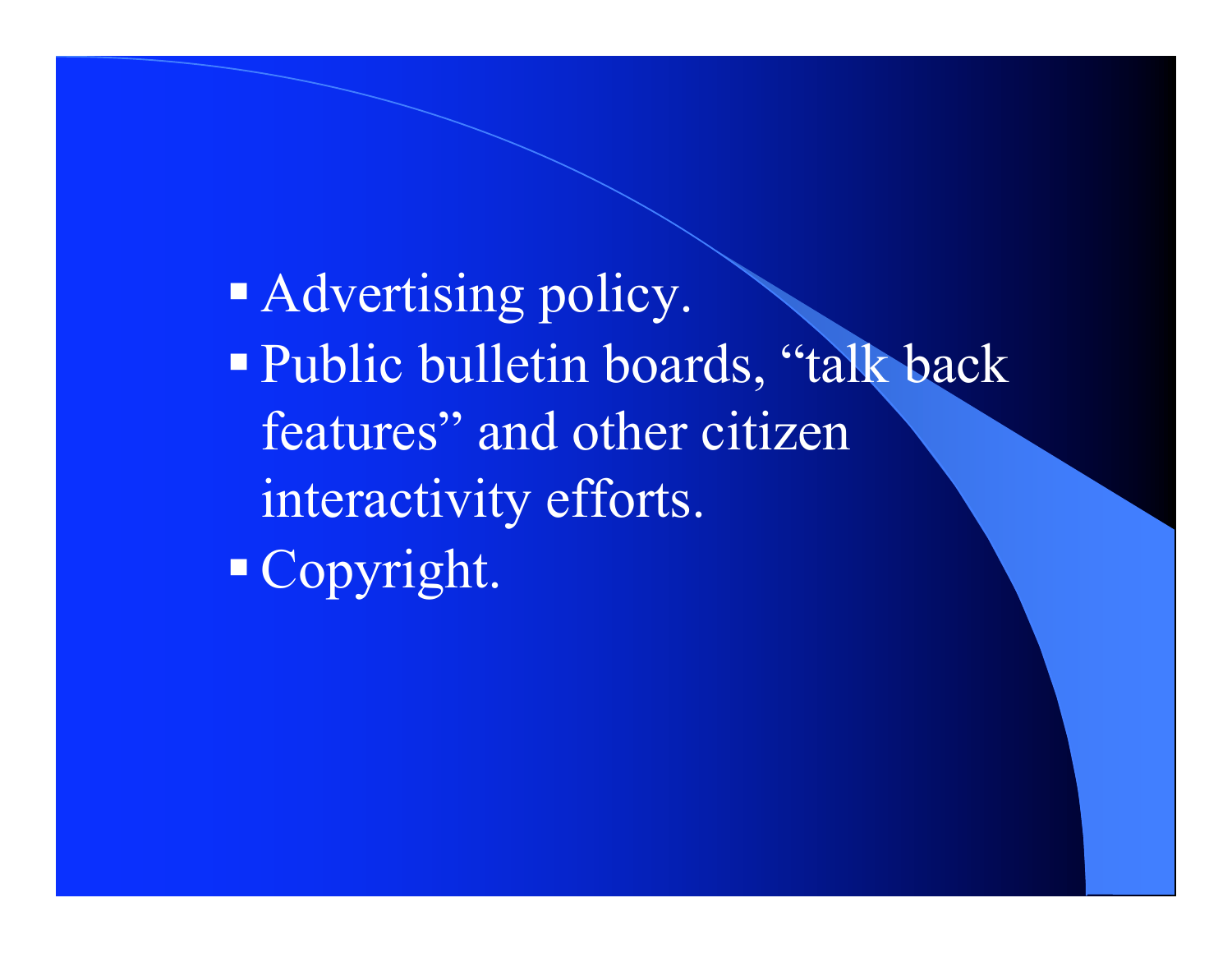In simple terms, if analogous to a public park, it will be difficult to exert any sort of control over speech expressed on the website or to withstand a challenge by dissatisfied party.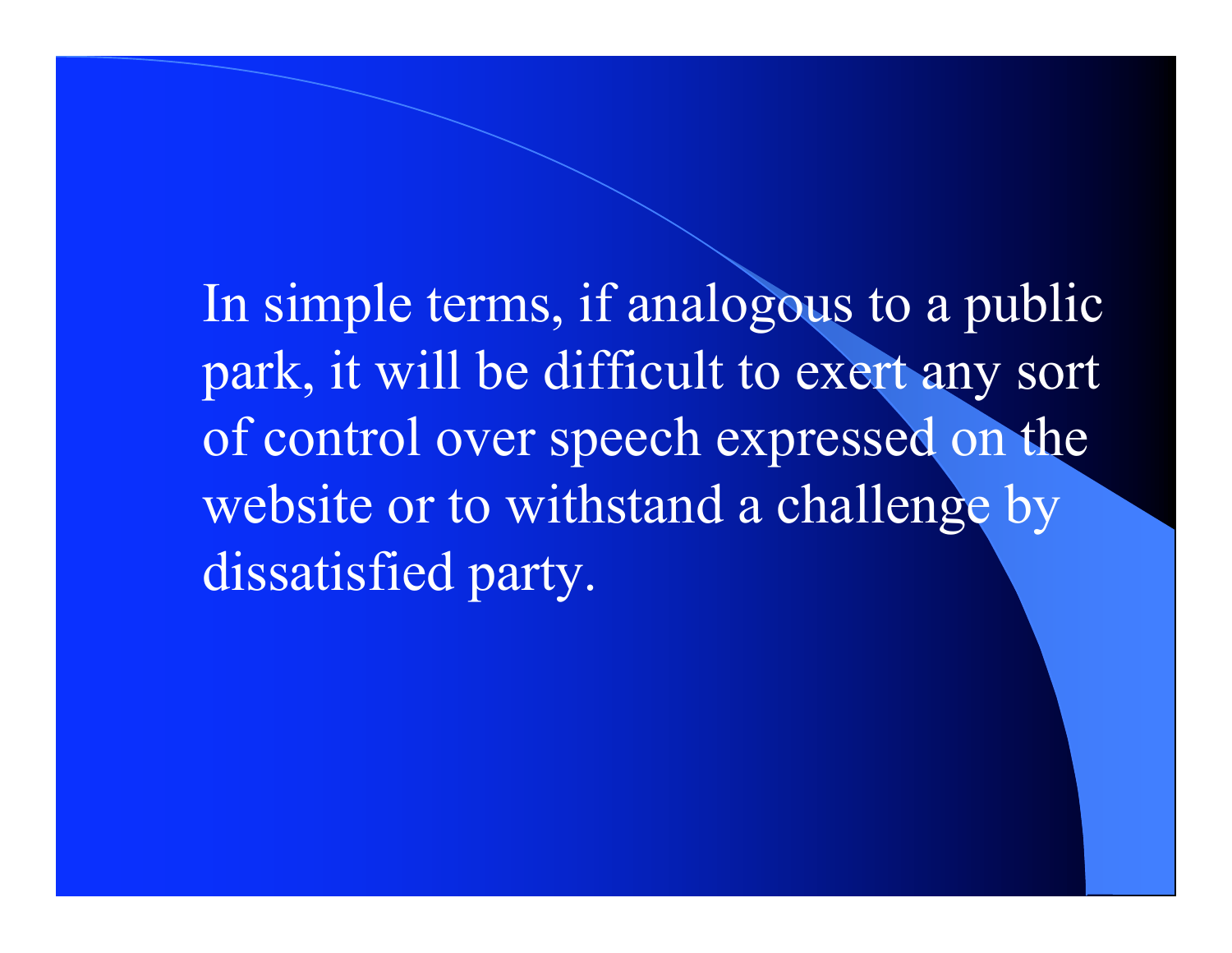If more akin to a government publication with significantly restricted or no outside content at all, a court will likely not treat the website as a public forum and First Amendment challenges to the website will be much more difficult to maintain.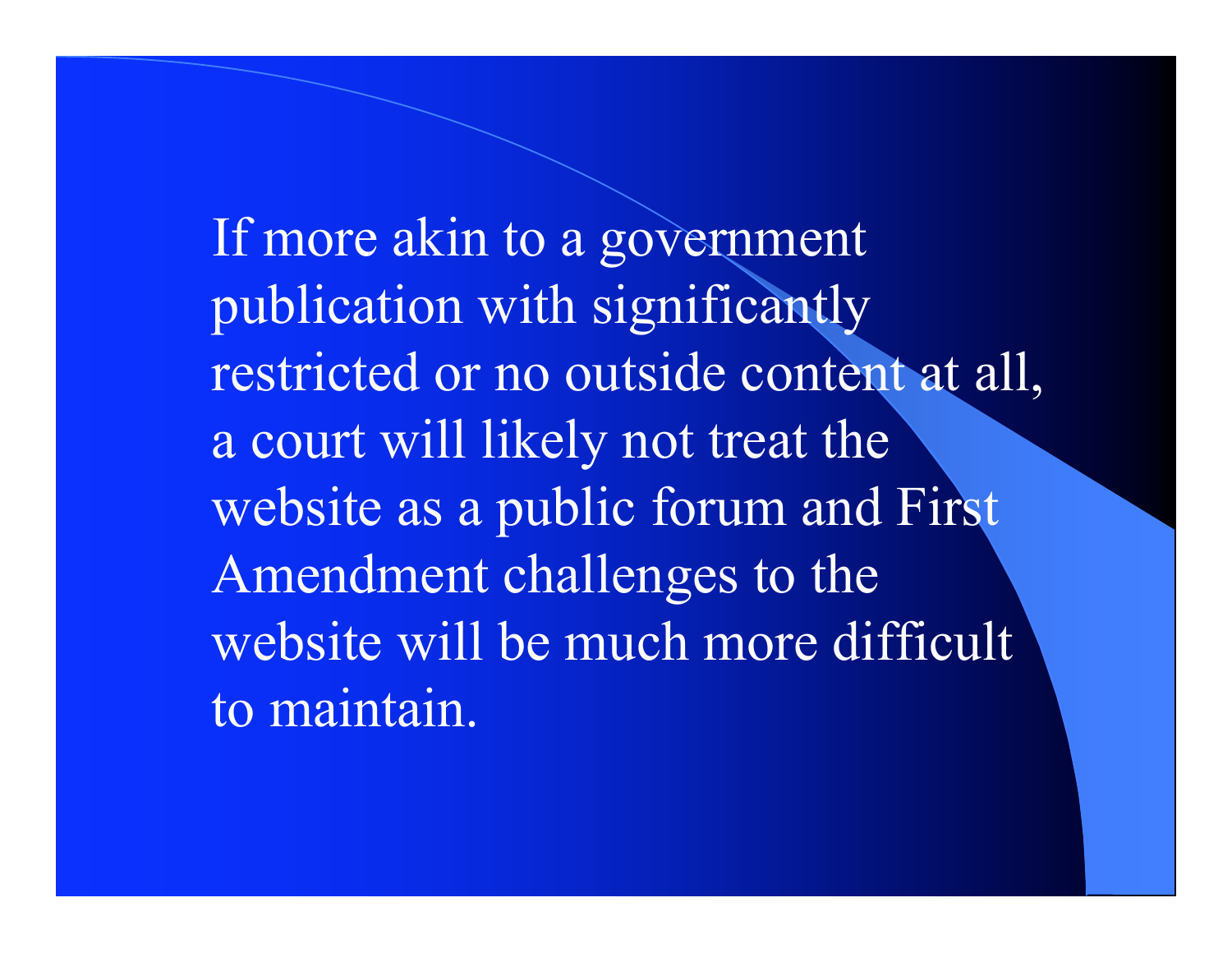- Non-public forum -- government maintains nearly complete control over communications or only allowing government communications.
- Putnam Pit, Inc. v. City of Cookeville, Tennessee -- a case providing a good review of what is and what is not a public forum to guide in the development of local website policies.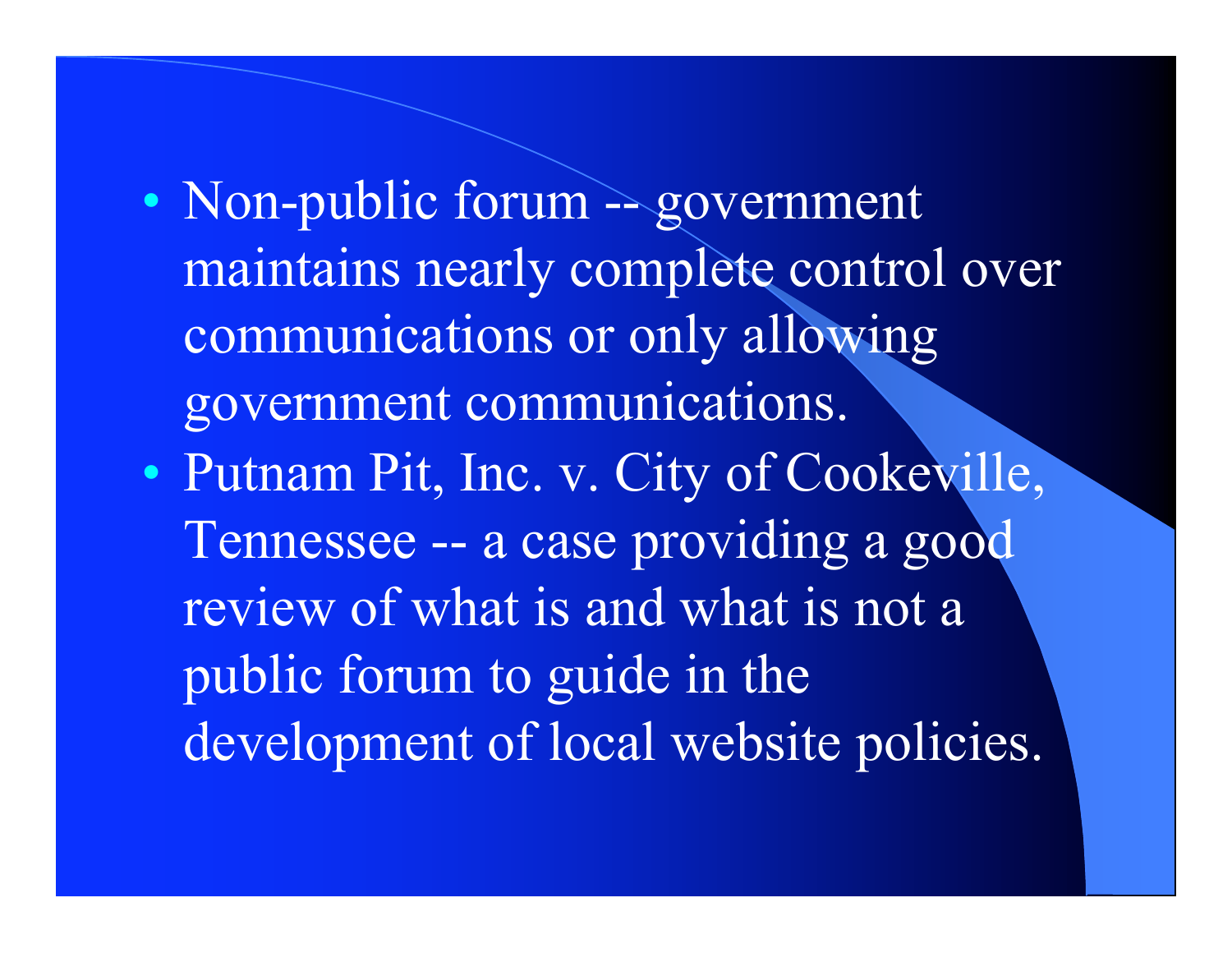• Conclusion -- to minimize First Amendment problems, government website operators should adopt specific policies governing links to external website advertising, and other non-governmental uses of the public website, using the lessons of the public forum analysis and relevant caselaw.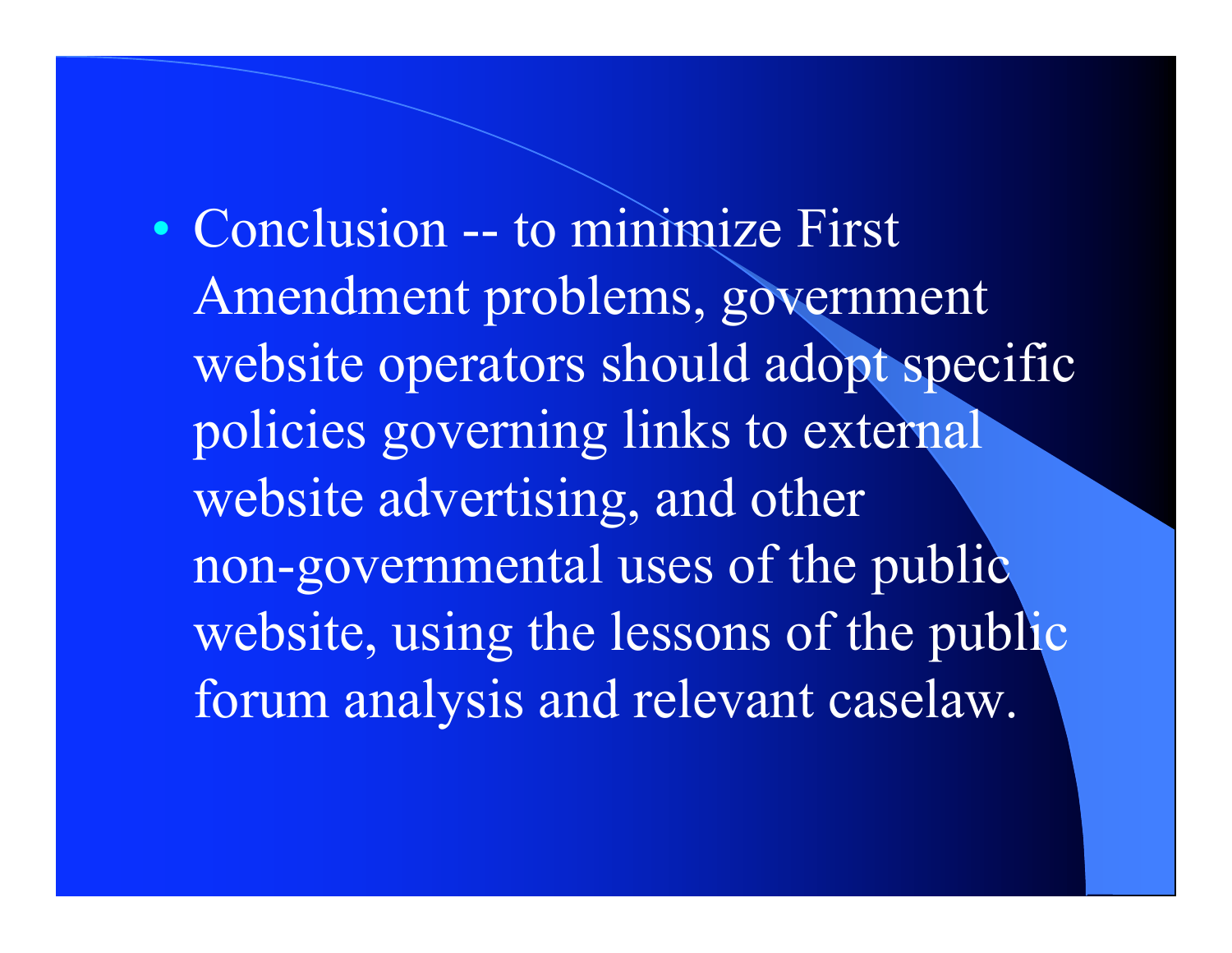#### **E-Government Considerations**

The government entity is providing a means for persons to interactively "do business with" or otherwise exchange information with the government via the website -- electronic filings of all types, electronic permit applications, and providing citizens and businesses access to official records and individual records.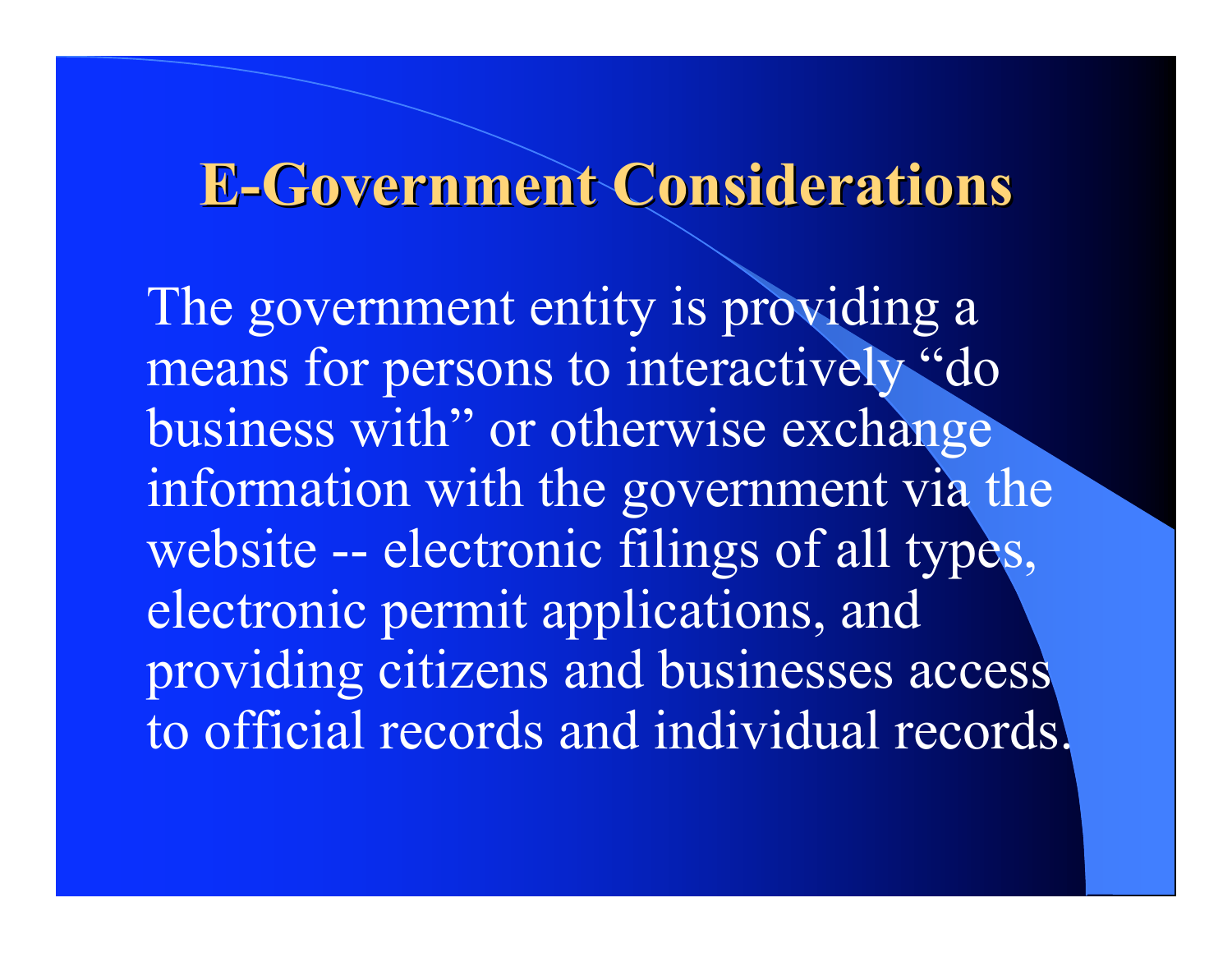Access control is needed. Further, considerable legal evaluation relating to e-government is essential, including in particular, the federal Privacy Act: **Disclosing records require the** permission of the individual to whom the record pertains.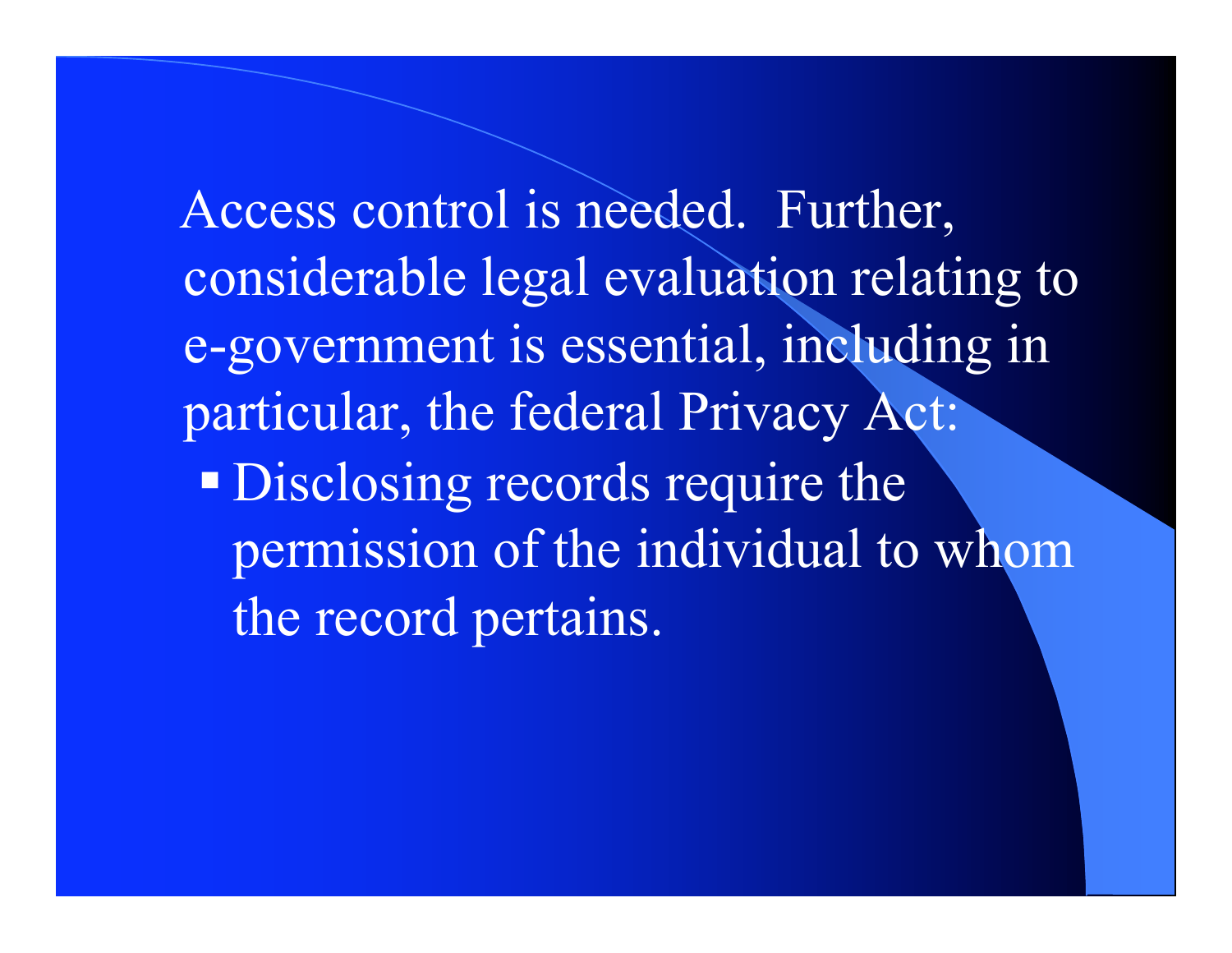#### **Open Records Act**

 Determine information that is subject to the Open Records Act. The Act and what is or is not a public record and how requests are handled are a matter of state law. Virtually all states hold that electronic information or documents are to be treated no differently than paper documents for purposes of open records requests.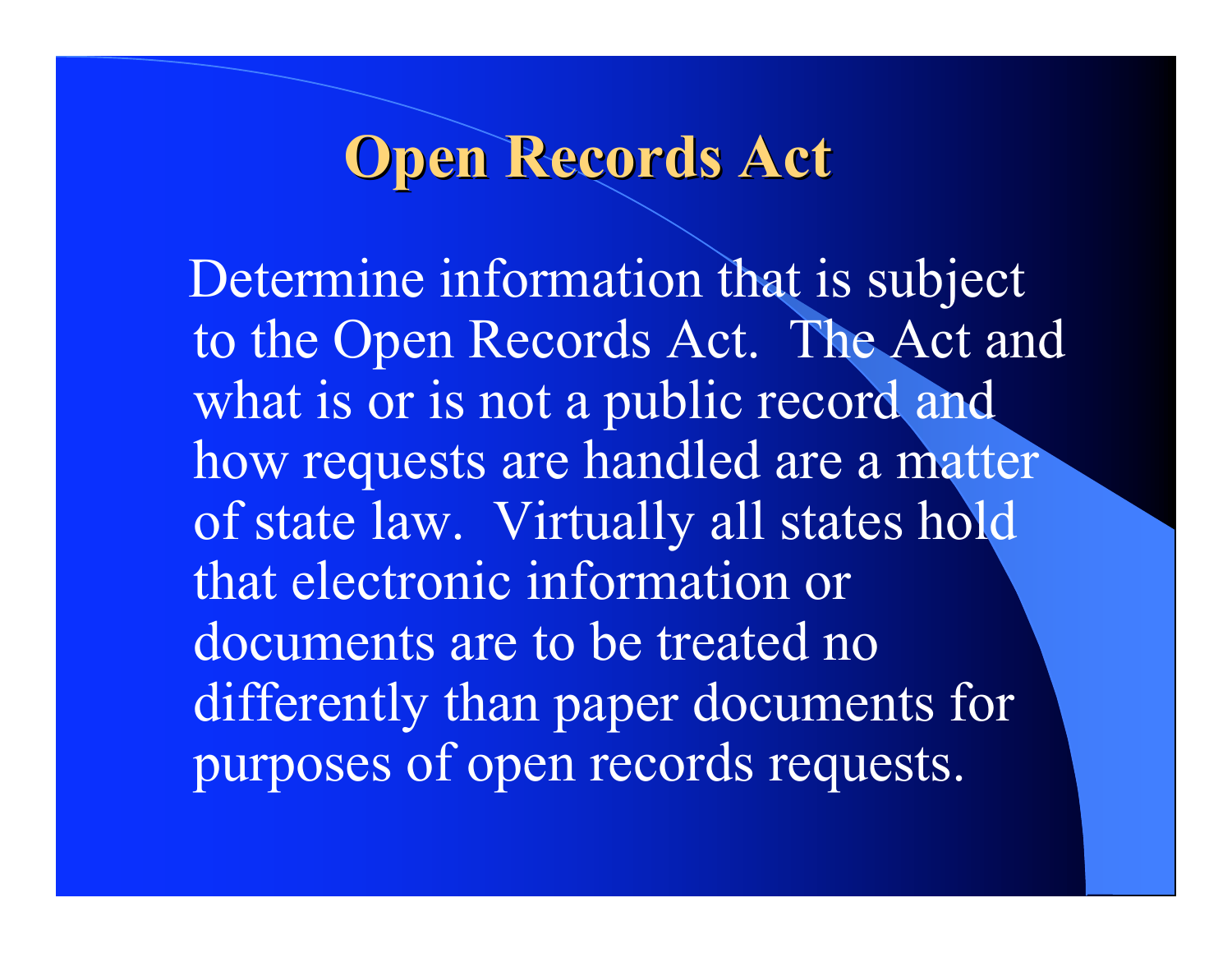### Copyright

- Because there may be exposure to copyright infringement, website policies regarding disclaimers, copyright policy and other similar matters are essential.
- Cities should execute ASCAP/BMI blanket license agreements if they intend to broadcast music (IMLA has model agreement for use).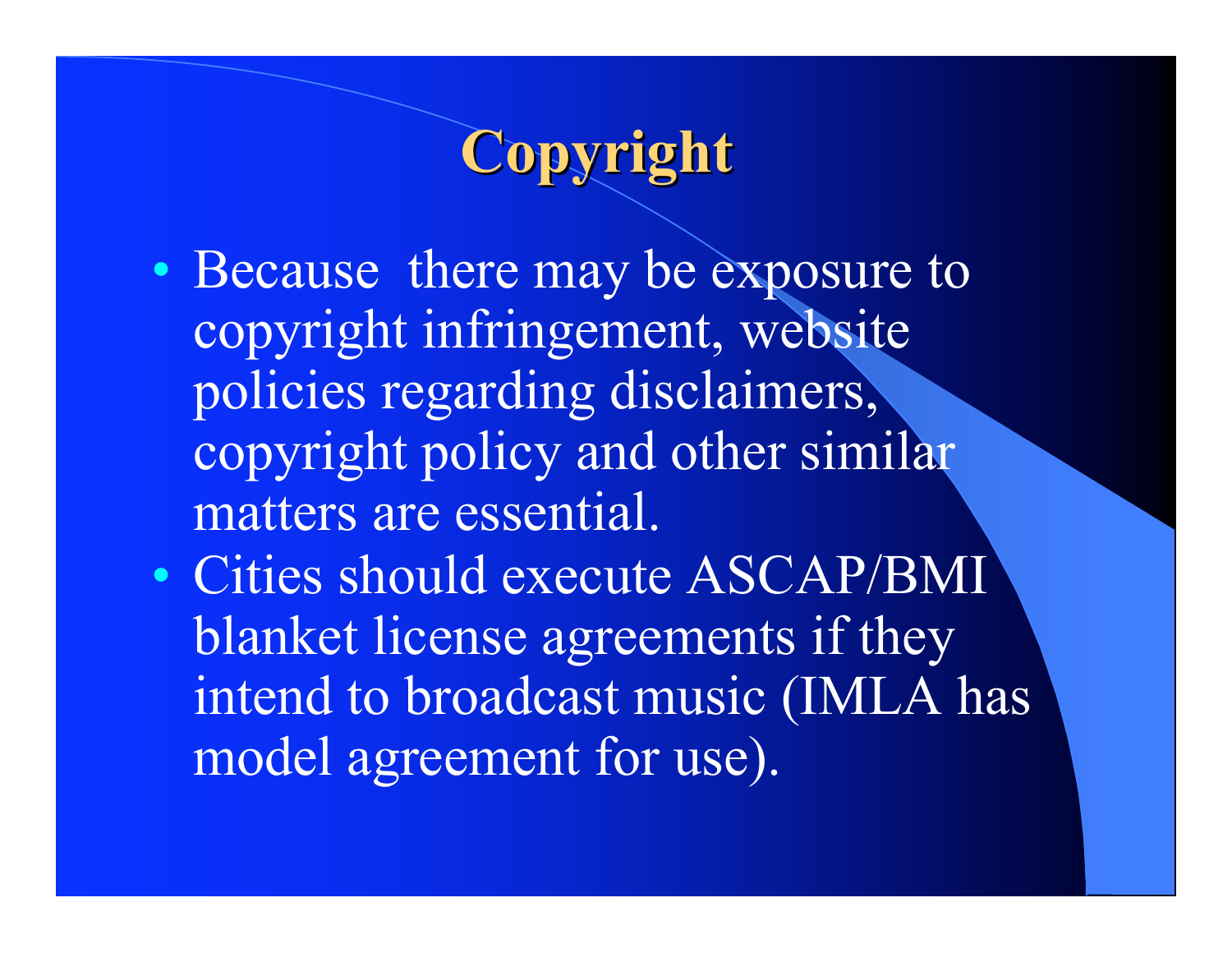- Consider obtaining broadcast/copyright infringement insurance and verify coverage by current liability provider.
- Important to separate non-public from public on the website to separate the public forum from private communications.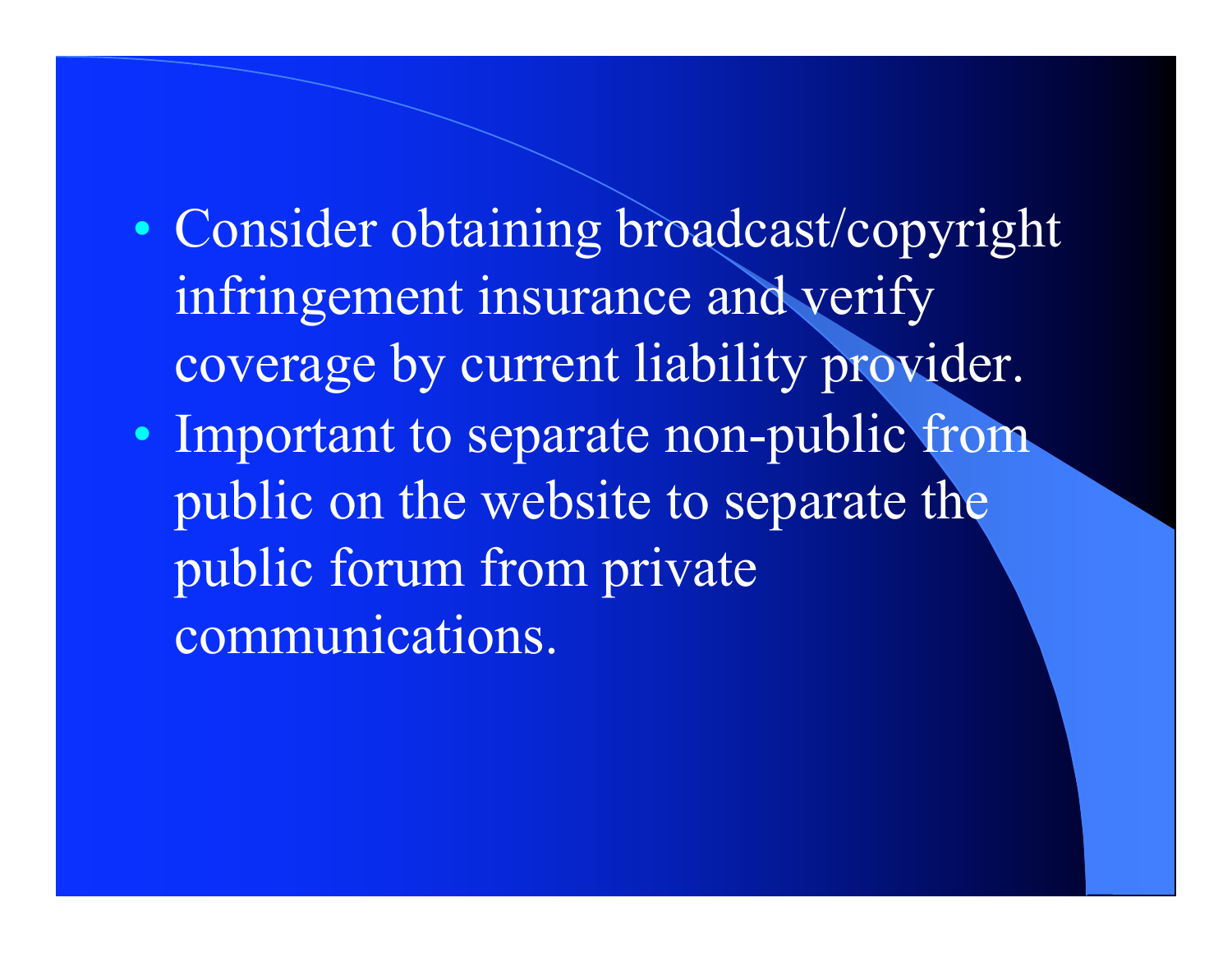### Policy on Collection of Policy on Collection of **Personal Information**

The drafting and publication of a policy (external linking, advertising, etc.) is essential. A government website must include a well-thought-out statement of its treatment of personally identifiable information. Website officials must also be mindful of their special obligations with regard to children's personally identifiable information.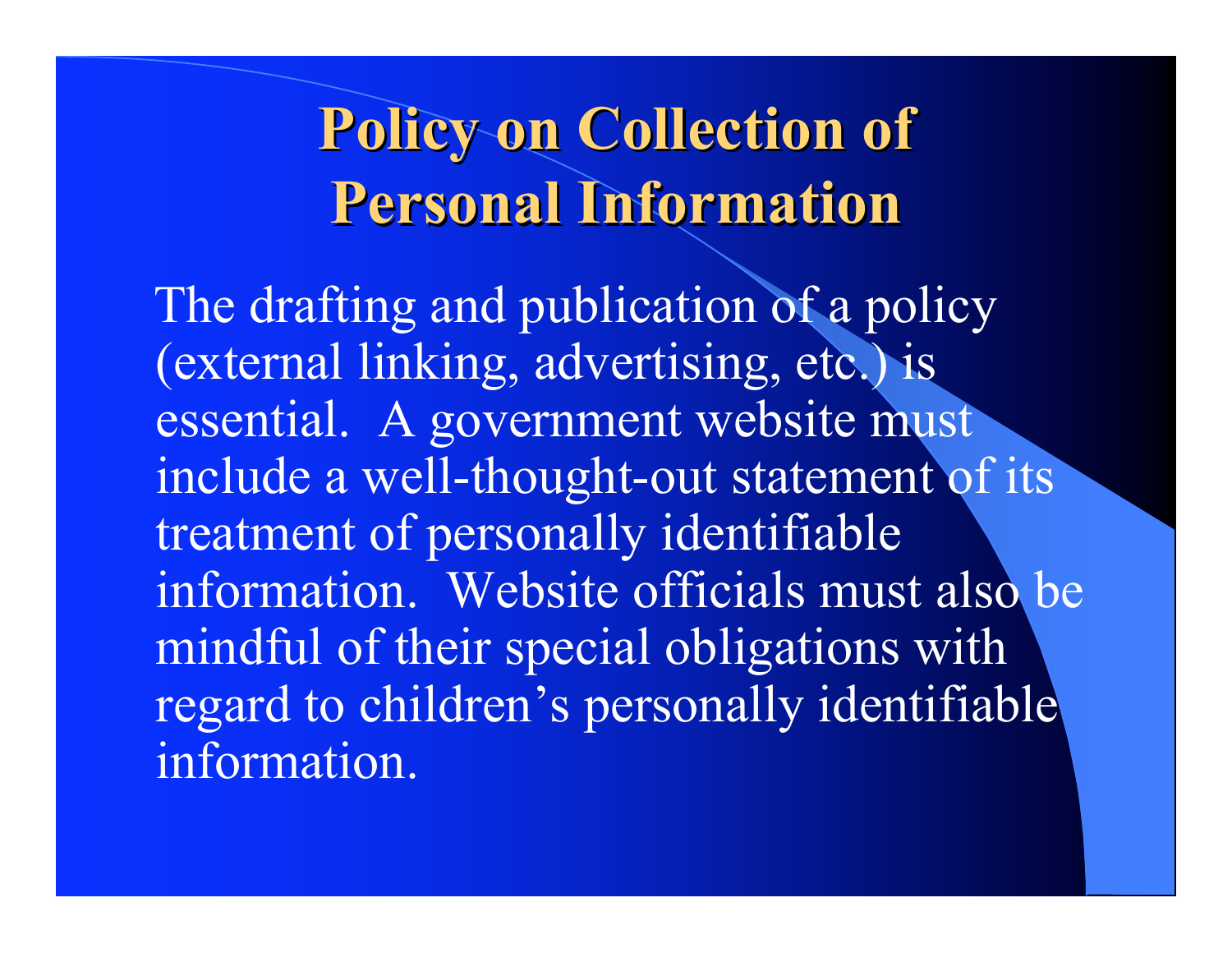#### Website Accessibility Requirements

 In addition to First Amendment and Open Records Act obligations, government websites (unlike private websites) must also make themselves accessible to persons with disabilities. This obligation is embodied generally in the federal Americans with Disabilities Act, and more specifically in state acts that mirror Section 508 of the federal Rehabilitation Act of 1973.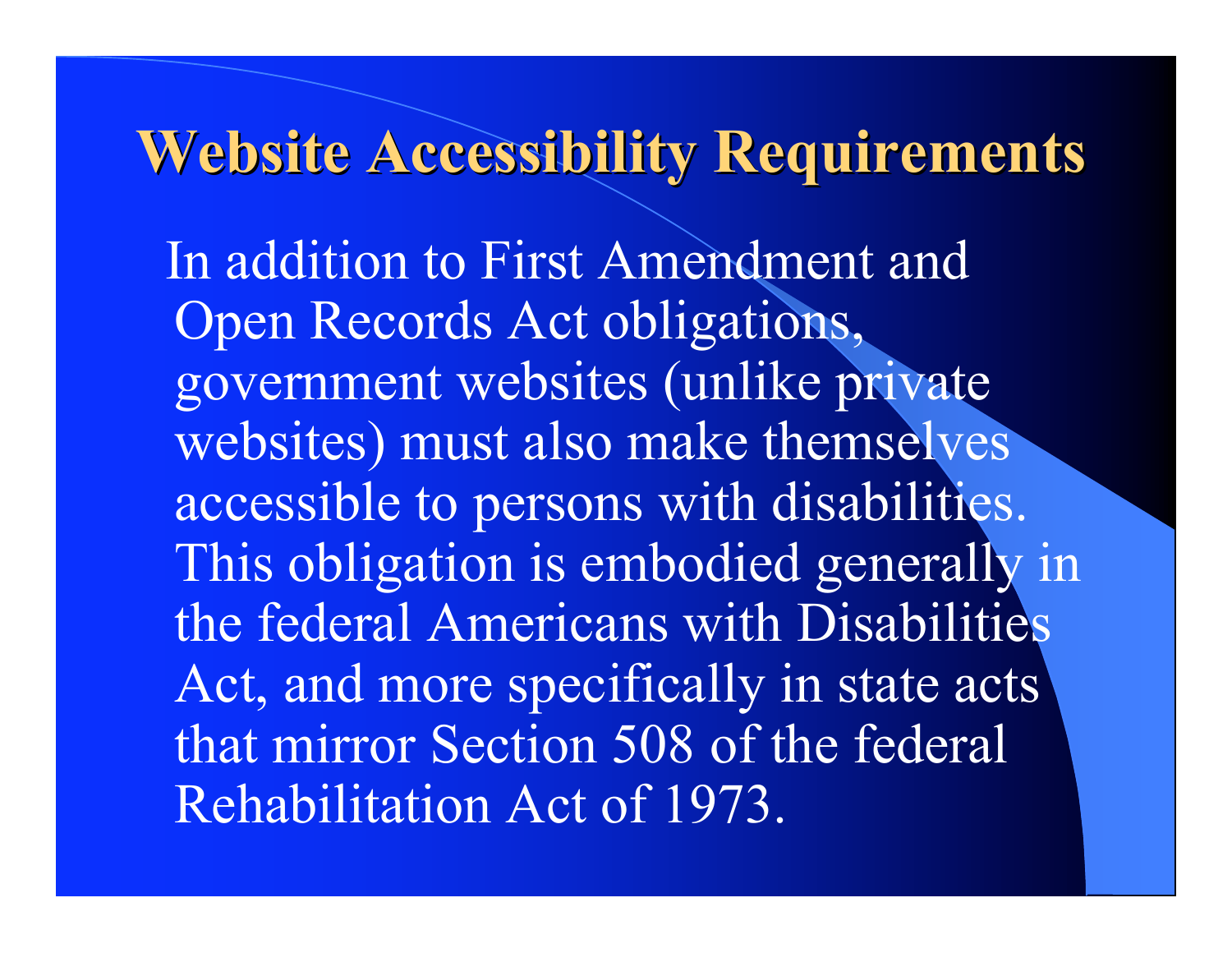### PART III: PRACTICAL ADVICE FOR CREATING A GOVERNMENT WEBSITE

 The following are guidelines for website planning. This includes the following:

- A compliance audit
- Identify requirements for the website and e-government.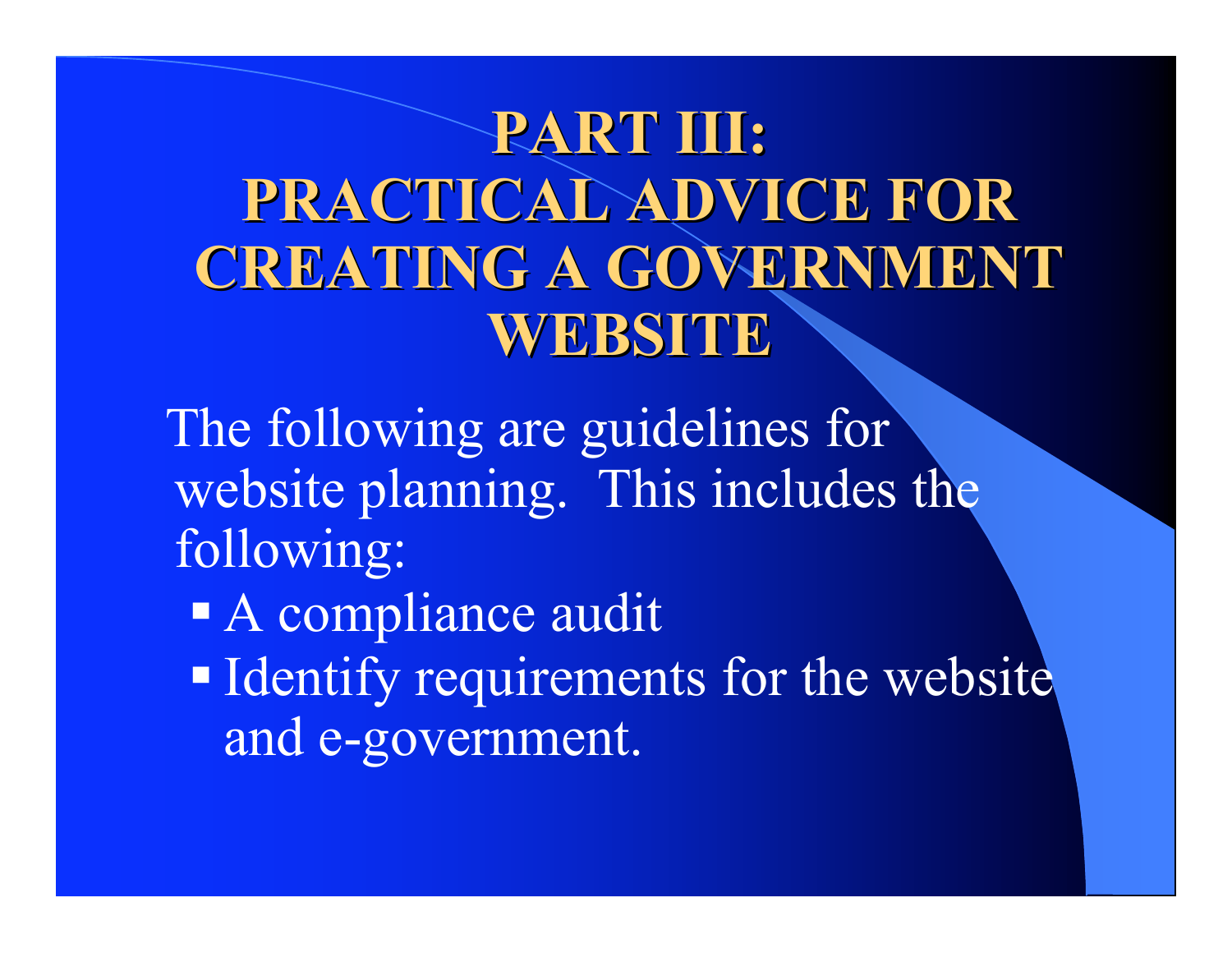Select legal and technical assistance. Select a webmaster(s). Register a domain name. **Determine what you want the website** to provide. **\*Government information.** Non-government information. \*Interactivity. Hosting/ownership issues.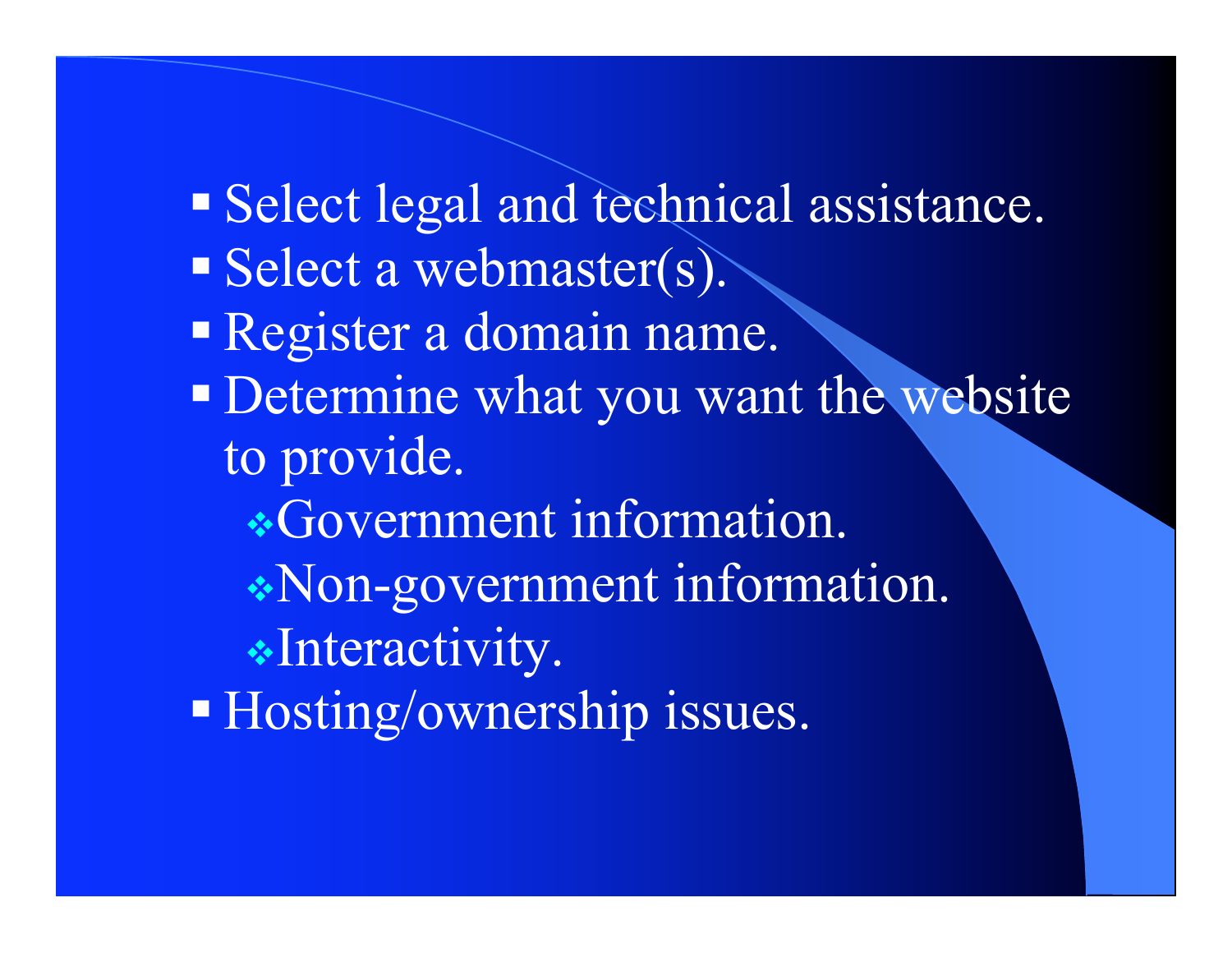Create necessary policies. Website purpose policy. Linking policy. Advertising policy. Privacy policy/use of personal information. Copyright. **Insurance.** • Ongoing oversight.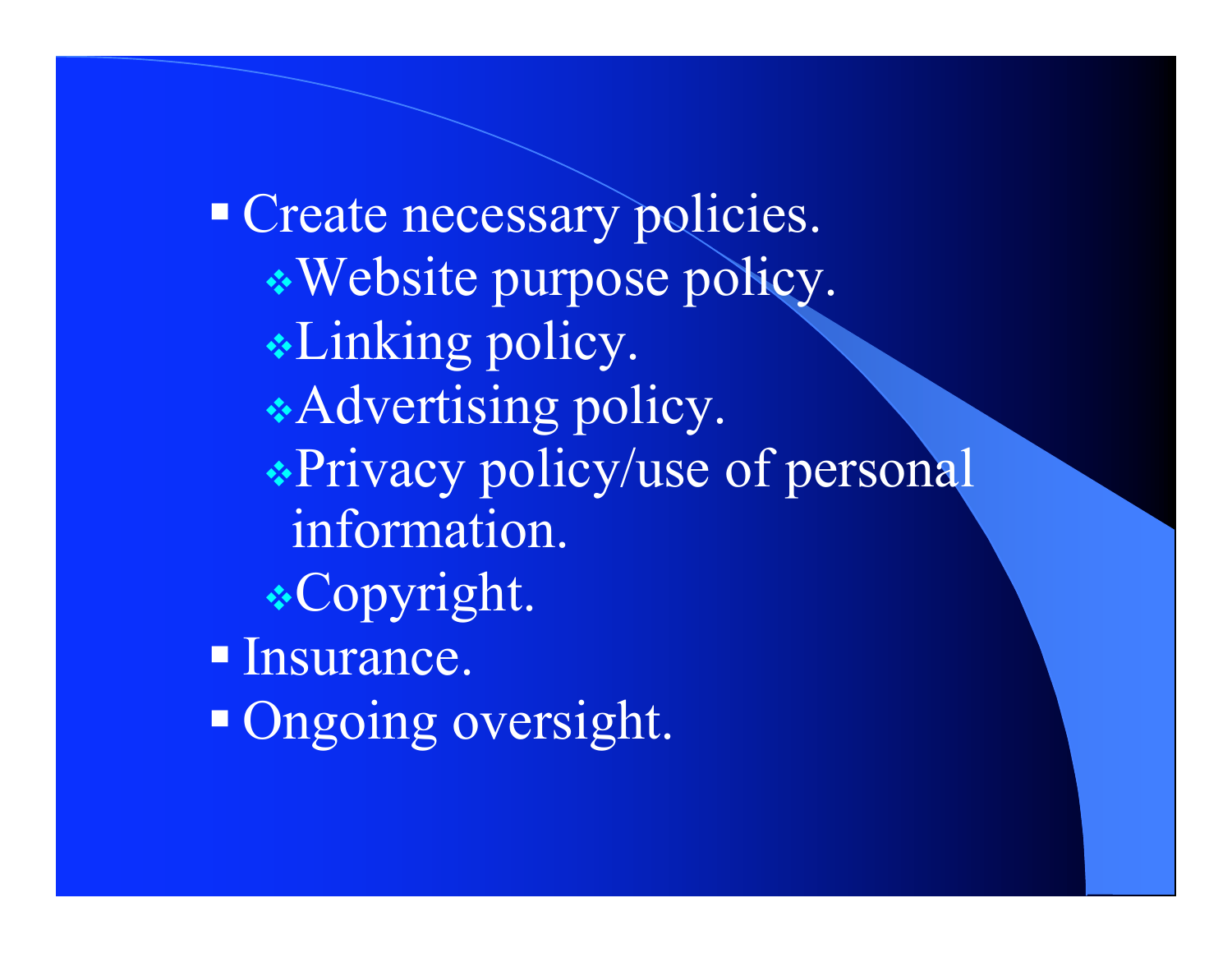- Evaluate e-government benefits and identify services.
- Create a plan for administration and oversight.
- Obtain legal and technical assistance.